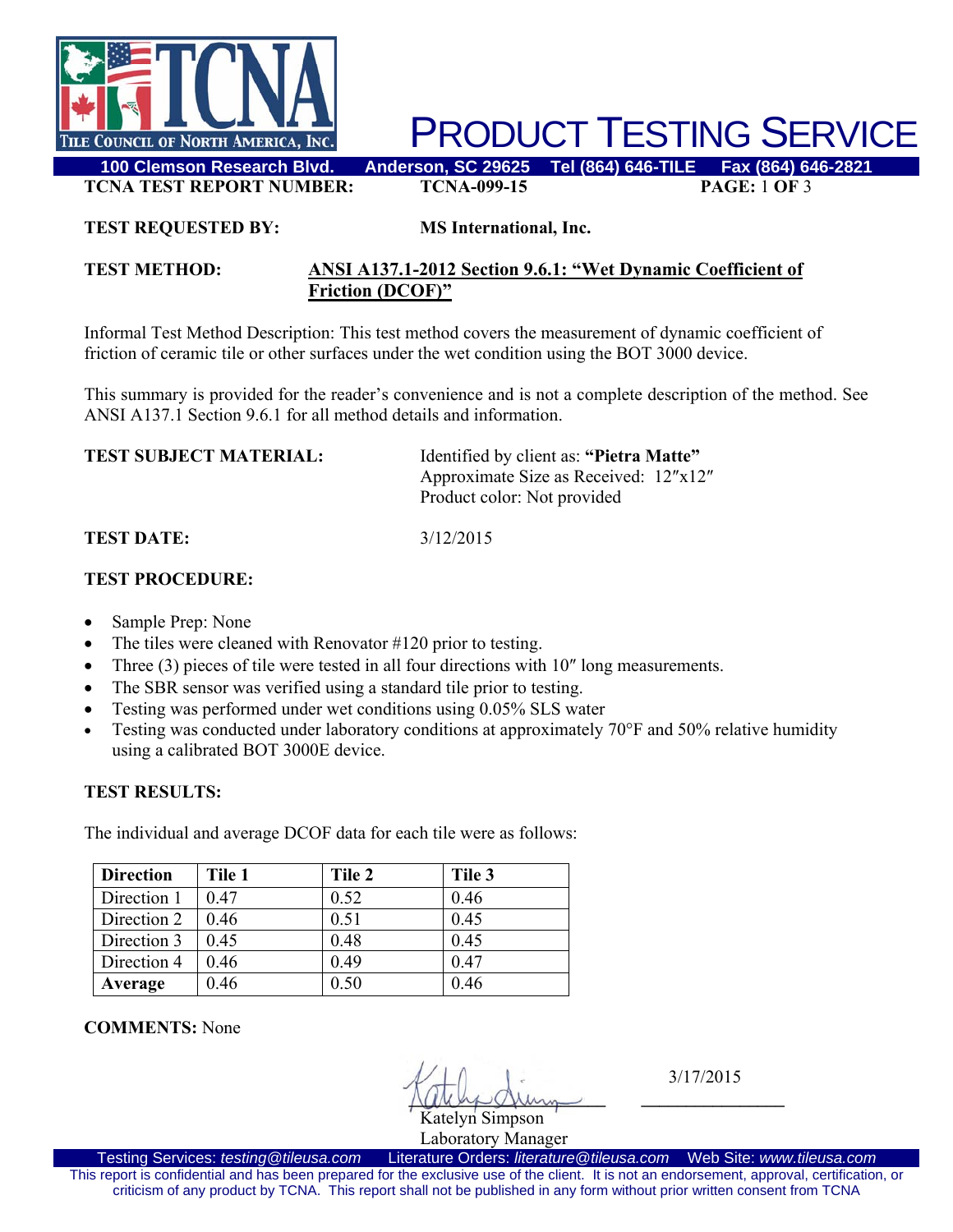

**PRODUCT TESTING SERVICE**<br>FSON, SC 29625 Tel (864) 646-TILE Fax (864) 646-2821

**TCNA TEST REPORT NUMBER: TCNA-099-15 PAGE:** 2 **OF** 3

**TEST REQUESTED BY: MS International, Inc.** 

**TEST SUBJECT MATERIAL:** Identified by client as: **"Pietra Matte"** 

### **TEST METHOD: ANSI A137.1-2012 Section 9.6.1: "Wet Dynamic Coefficient of Friction (DCOF)"**

# **ANSI SPECIFICATIONS\*:**

According to the ANSI A137.1 standard for ceramic tile, "Unless otherwise specified, tiles suitable for level interior spaces expected to be walked upon when wet shall have a wet DCOF of 0.42 or greater when tested using SLS solution as per the procedure in section 9.6.1. However, tiles with a DCOF of 0.42 or greater are not necessarily suitable for all projects. The specifier shall determine tiles appropriate for specific project conditions, considering by way of example, but not in limitation, type of use, traffic, expected contaminants, expected maintenance, expected wear, and manufacturers' guidelines and recommendations."

This paragraph is excerpted from Section 6.2.2.1.10 of the standard. For the complete section, including necessary information for specifiers, this section can be viewed and downloaded at no cost at http://www.tcnatile.com/images/pdfs/6.2.2.1.10\_A137.1COF\_Website.pdf

 $\mathcal{N}$   $\Box$  3/17/2015  $\sqrt{(\mu\mu)}\mathcal{Q}\mu m$ 

Katelyn Simpson Laboratory Manager

Testing Services: *testing@tileusa.com* Literature Orders: *literature@tileusa.com* Web Site: *www.tileusa.com* This report is confidential and has been prepared for the exclusive use of the client. It is not an endorsement, approval, certification, or criticism of any product by TCNA. This report shall not be published in any form without prior written consent from TCNA